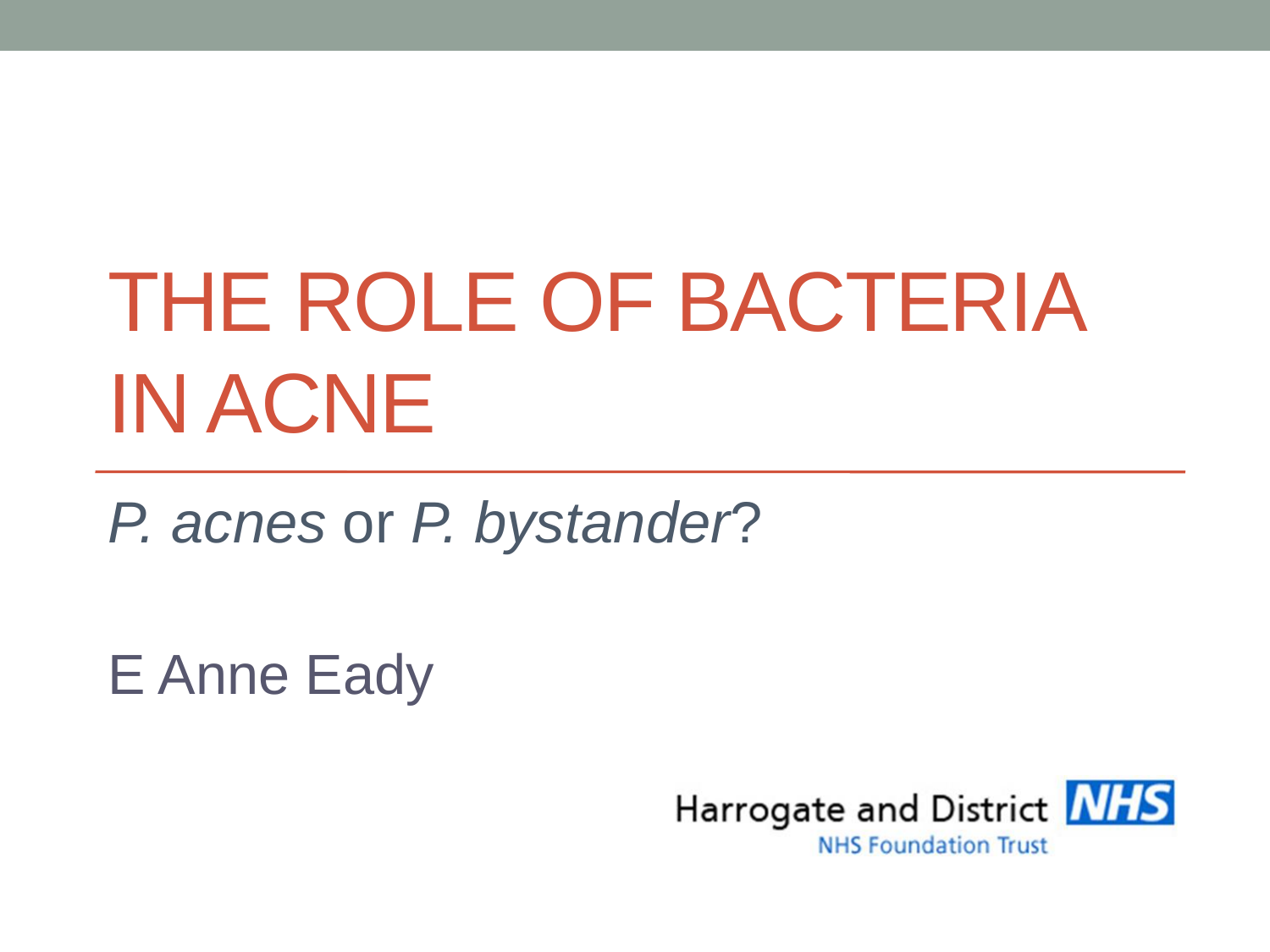### Evidence based dermatology & basic research

- No equivalent of the Cochrane Skin Group & associated systems for systematic identification/critical appraisal of evidence
	- Reviewers rarely rate evidence quality or challenge authors' conclusions
- Tendency to focus on what's new
- Few studies build on those that have gone before
	- It's more fun to be first & easier to get funding for novel ideas
- This review is 'work in progress' & a snapshot is presented here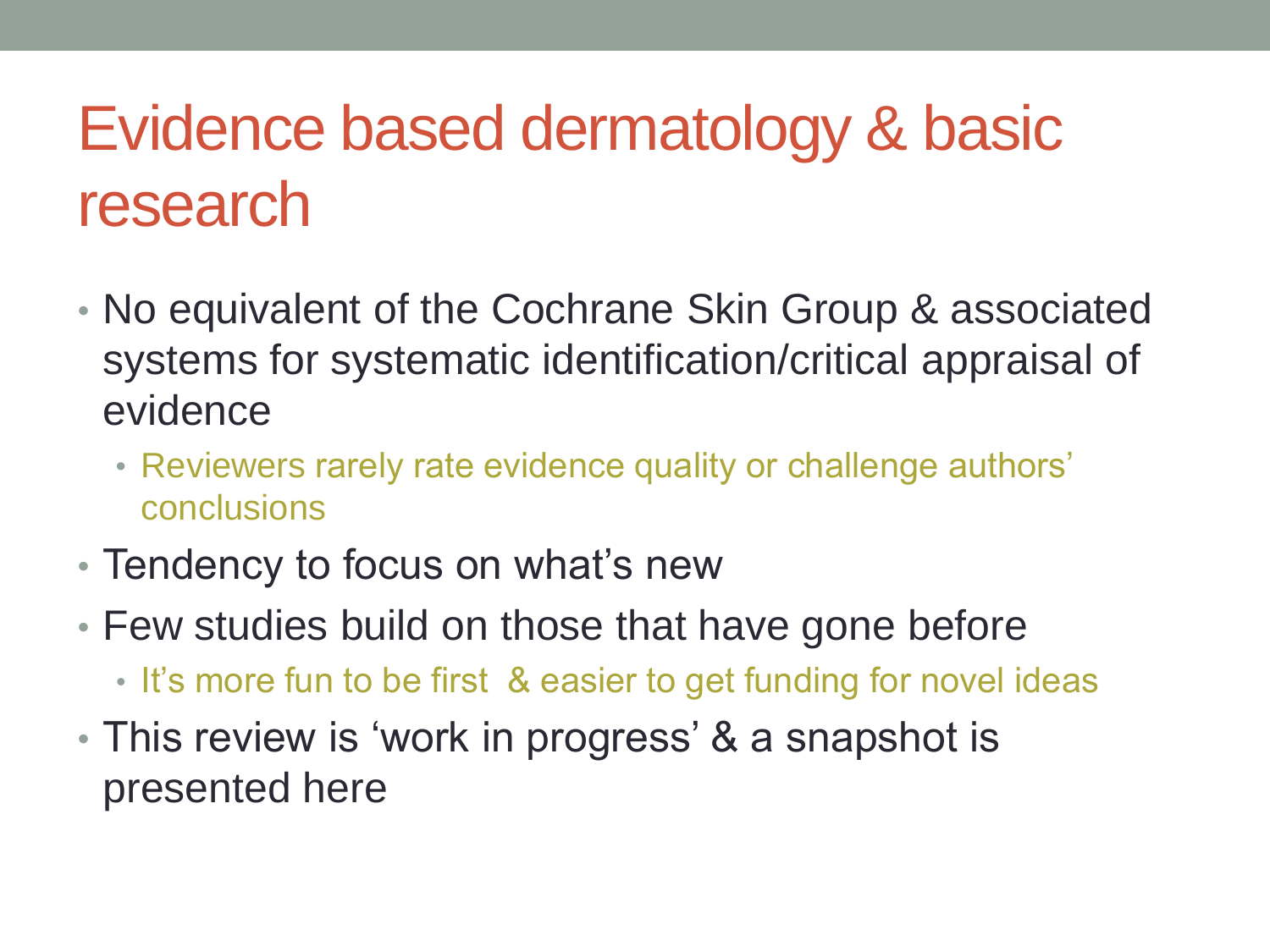### Identifying & appraising relevant articles

#### PubMed [08 May 12]

- 3689 *P. acnes*
	- $\cdot$  776 (21%) *Propionibacterium* AND acne
- 4077 *C. parvum*
- 400 articles addressed the role of *P. acnes* in acne
- ~150 selected for detailed review
- Emphasis on in vivo data
- Focus on topics addressed by at least 2 independent studies
- No date limit
- Similar numbers dealt with microbiological v immunological aspects
- Also searched for alternative hypotheses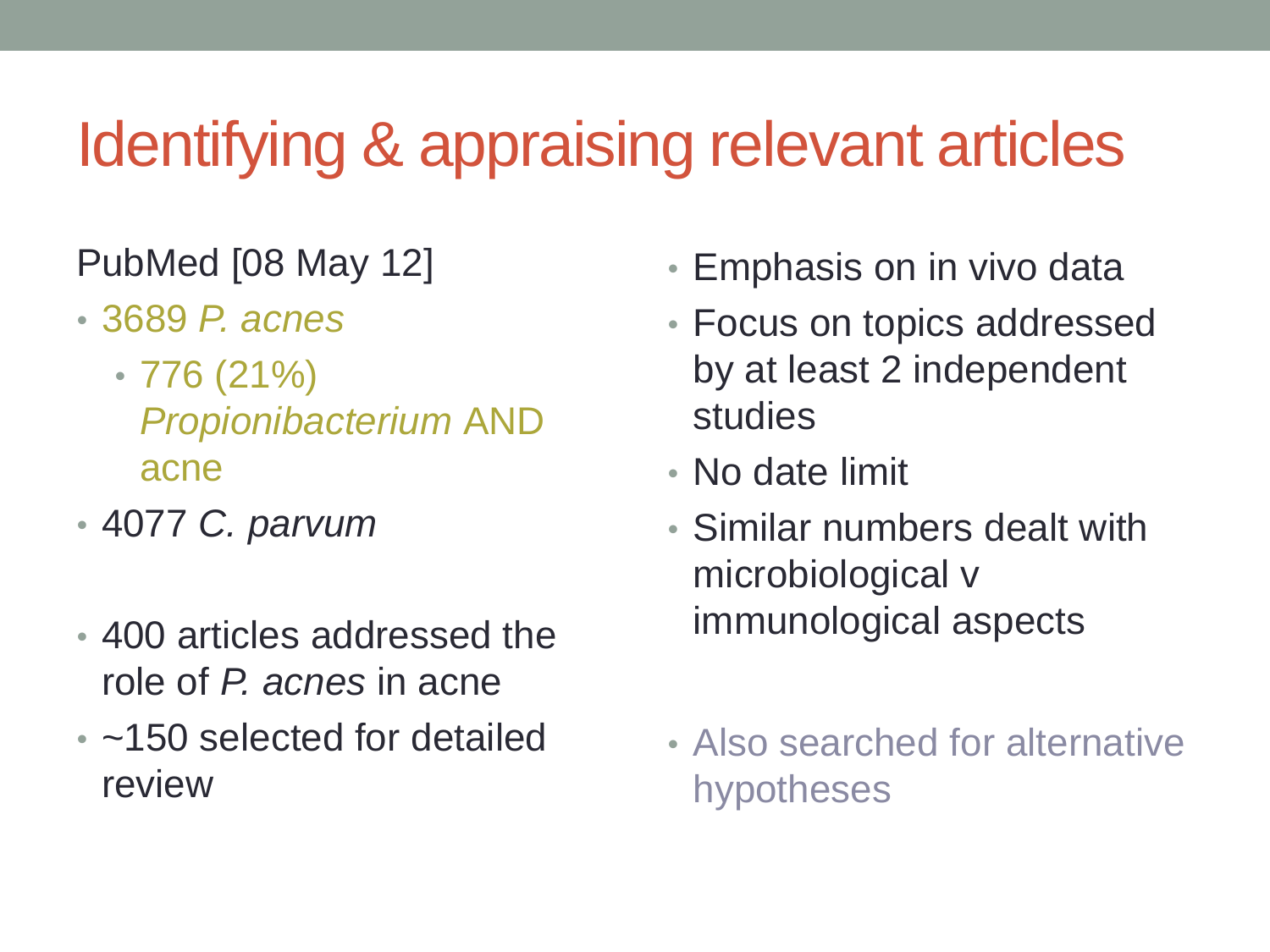### Proving a link between a microbe and a disease

#### • Koch's postulates

- the microorganism should be present in *every case* of the disease
- it should be isolated in pure culture & re-create the same symptoms of disease when inoculated into a new host
- the isolate recovered from the new host should be indistinguishable from the original isolate

#### • Problems

- *P. acnes* is a member of the resident commensal flora of healthy skin (& mucous membranes)
- Is it reasonable to expect every lesion to be colonised?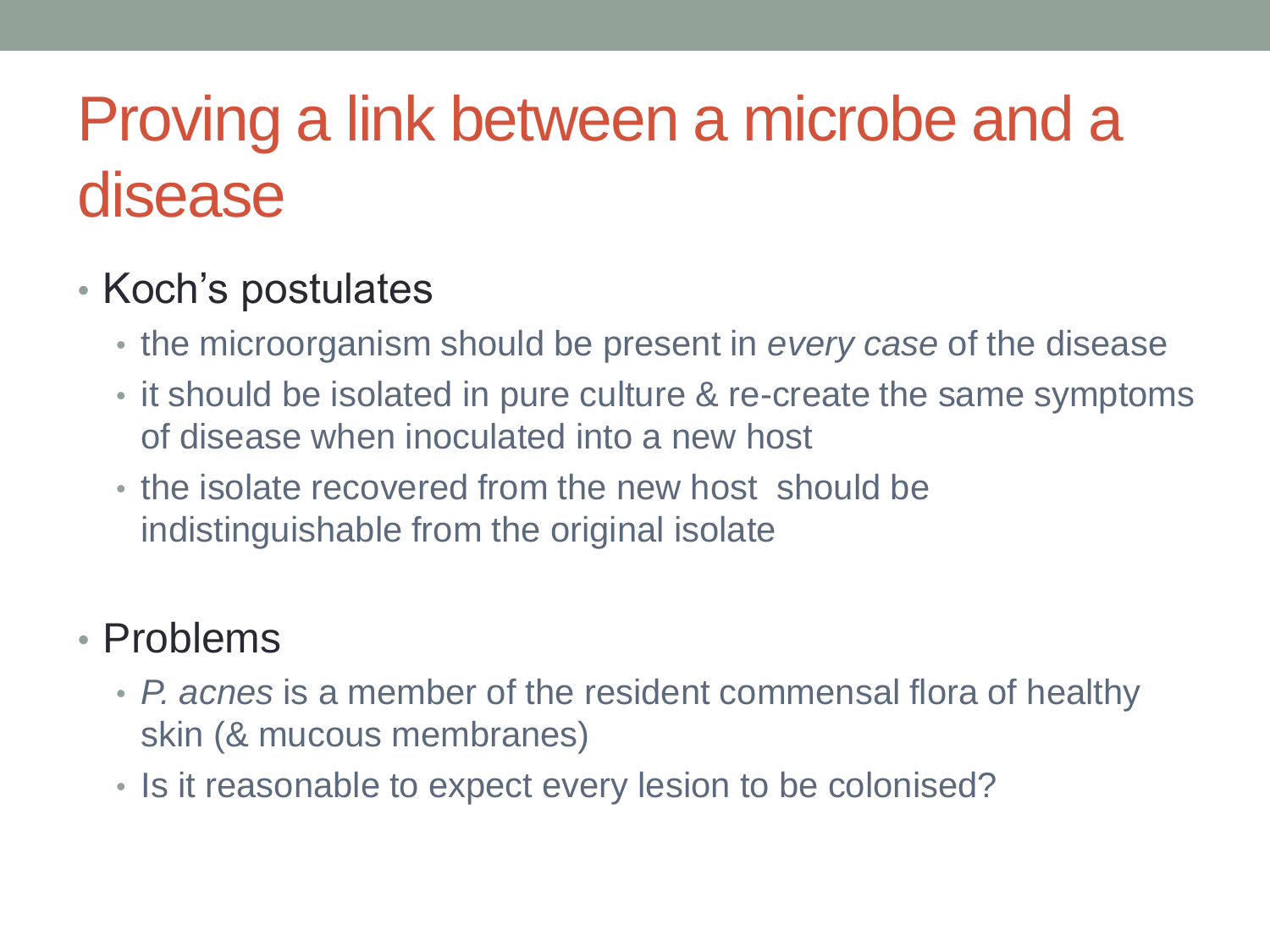## **Assumptions**

#### 1. Not all follicles are colonisable

- SER exceeds maximum growth rate of *P. acnes*
- Water activity too low
- Niche already occupied
- Antimicrobials of cellular origin may be present in inhibitory concs
- Immune response may already be activated

#### 2. Immune response is heterogeneous

- More than one antigen
- Innate & adaptive mechanisms involved & linked
- 3. Inflammation can occur via more than one pathway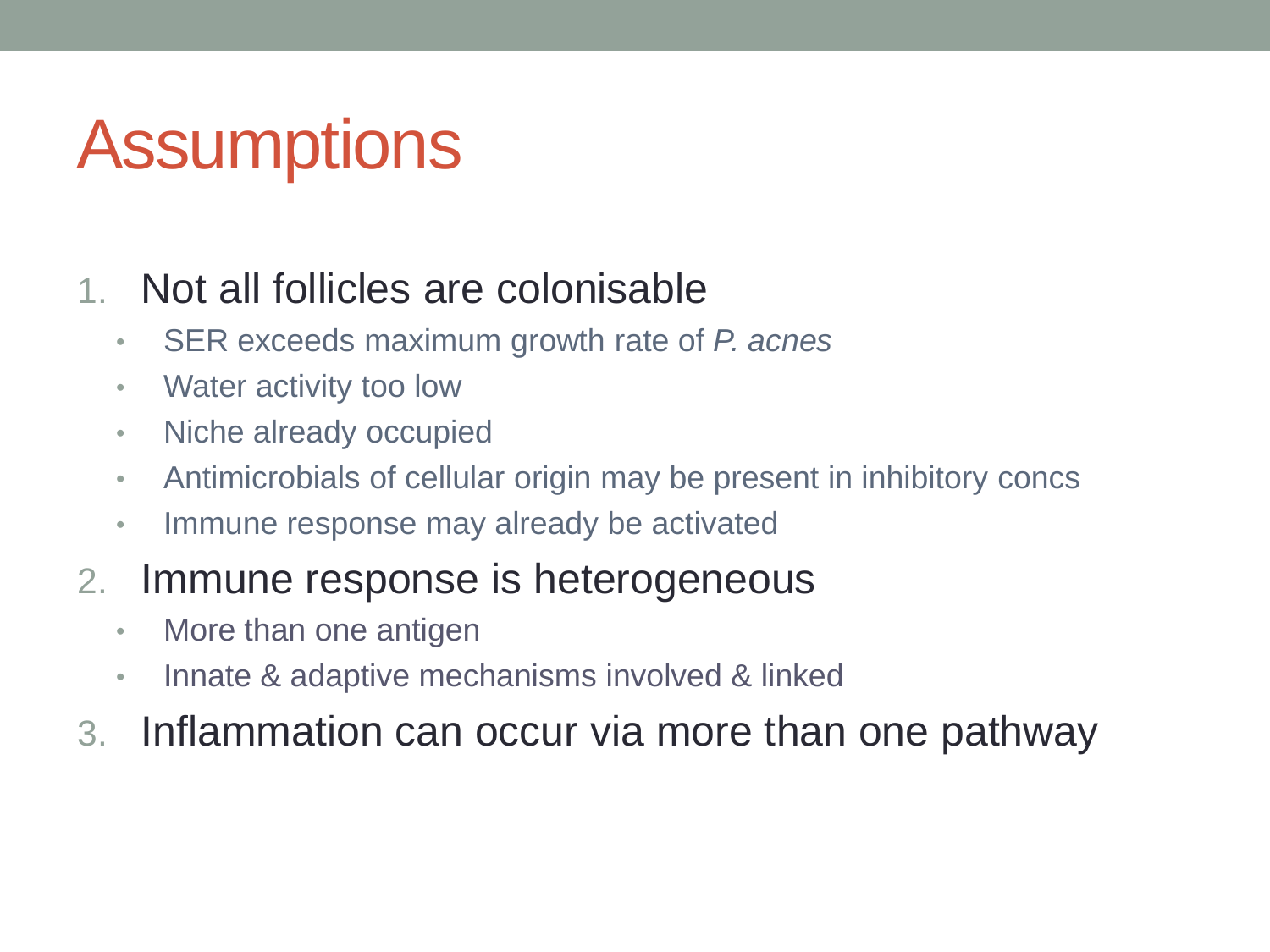## *P. acnes:* indisputable facts

- Distribution & population densities on skin in acne and non-acne reflect location and number of sebaceous glands
	- Predominant micro-organism on face and trunk
	- Still present when acne regresses
- A closely related organism, *P. granulosum*, has a similar distribution but lower prevalence
- *P. acnes* is a potent adjuvant
	- Non-specifically up-regulates cellular immune responses to unrelated antigens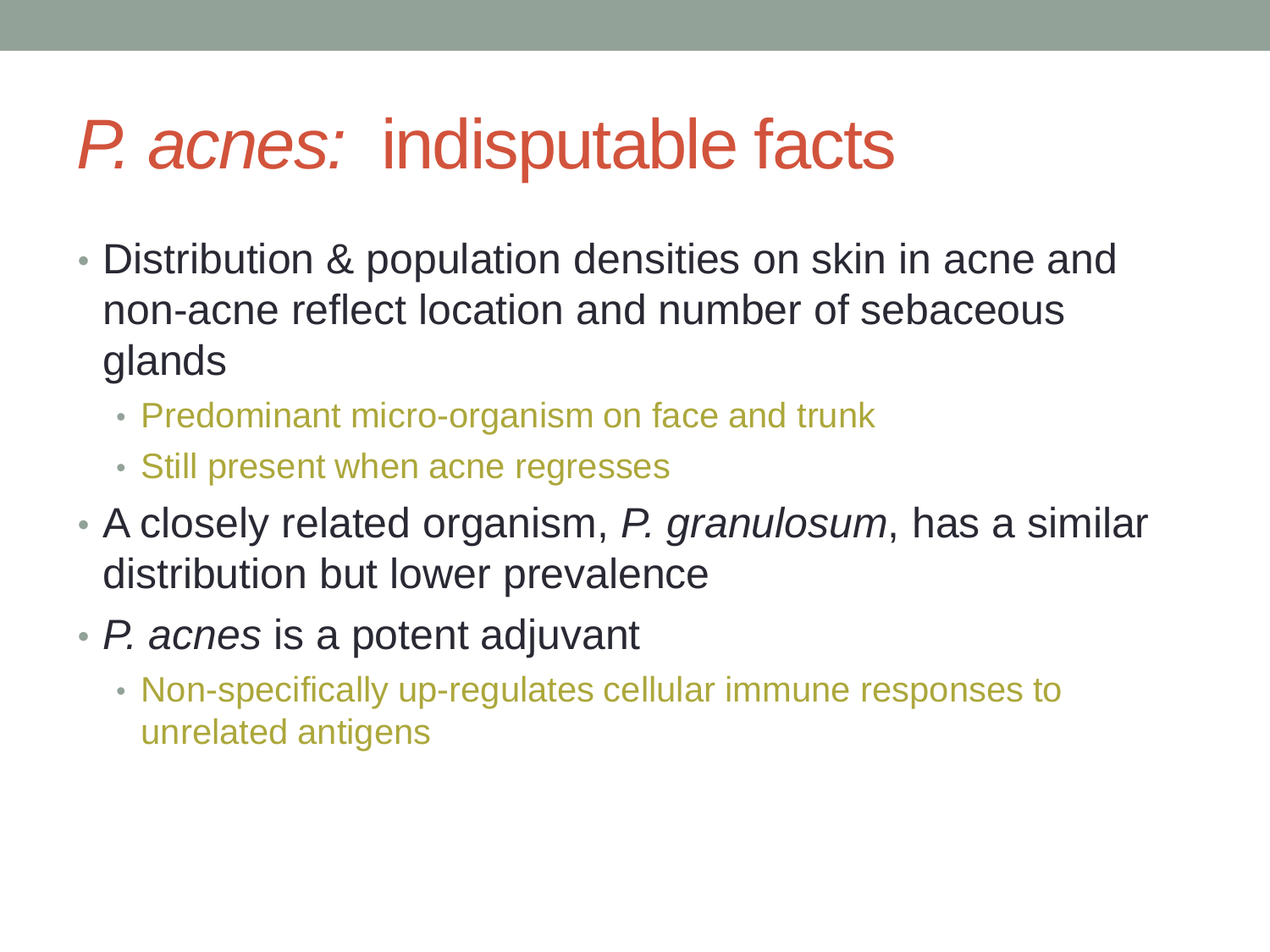#### *P. acnes* & inflammatory acne The balance of probability

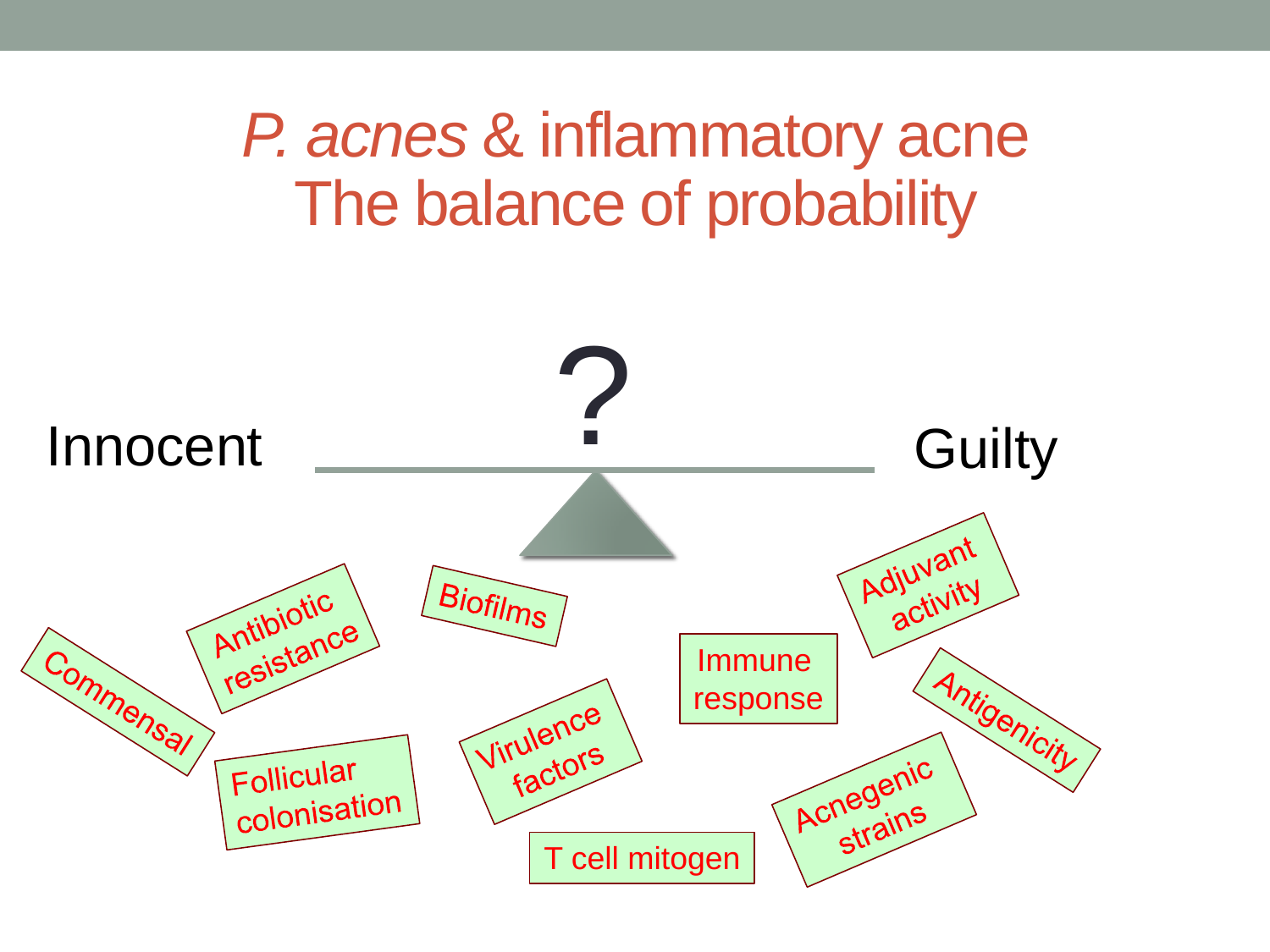## Epidemiological evidence

- Acne is a uniquely human disease
- Pilosebaceous follicles are unique to human skin
- *P. acnes* may be a uniquely human skin bacterium
- *P. acnes* utilises glycerol obtained by hydrolysis of sebum triglycerides (TG) as a carbon & energy source
	- Human sebum contain more TG than any other species

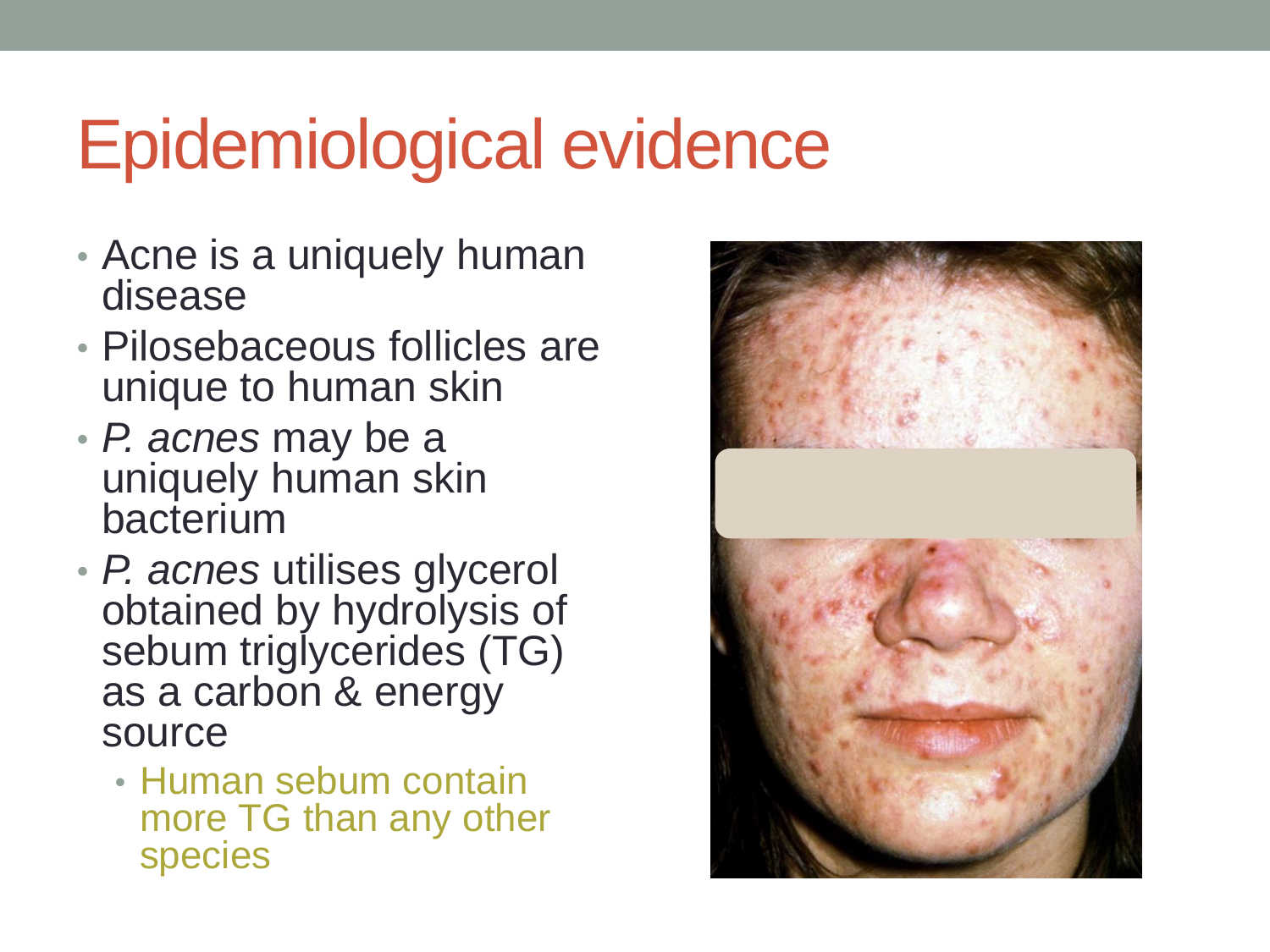## Microbiological evidence I

Age-related changes in propionibacterial numbers on the skin surface: Leyden et al 1975

- Never repeated
- Acne may be due to colonisation of immature follicles

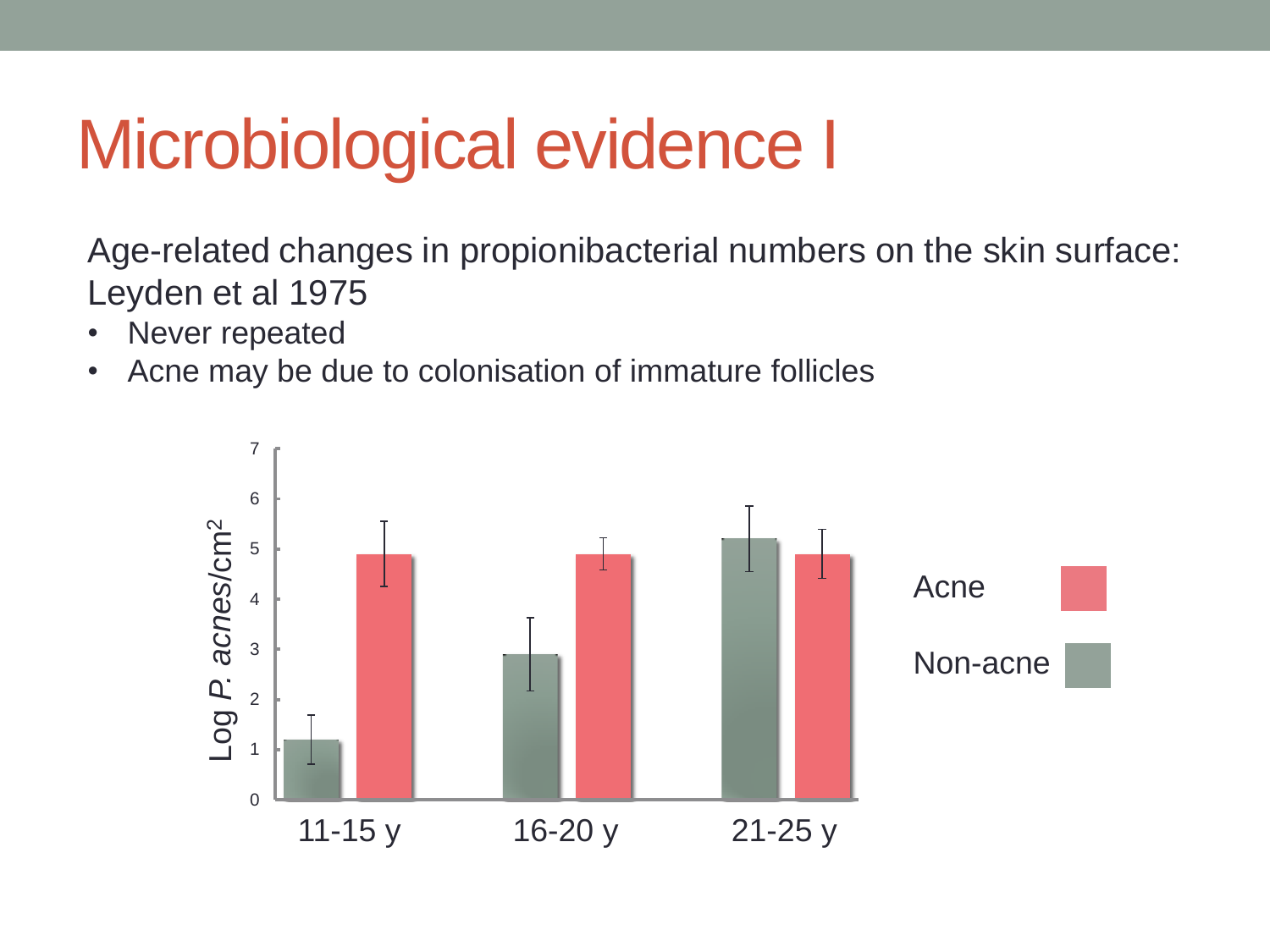## Microbiological evidence II

#### Follicular distribution & population densities

| <b>Healthy follicles</b><br>$(n = 77)$ |                         |                            | <b>Uninvolved follicles</b><br><b>Closed comedones</b><br>$acne (n = 138)$<br>$(n = 28)$ |  |                            | <b>Open comedones</b><br>$(n = 28)$ |                            | 1-day papules<br>$(n = 50)$ |                            | 3-day papules<br>$(n = 19)$ |                            |                         |
|----------------------------------------|-------------------------|----------------------------|------------------------------------------------------------------------------------------|--|----------------------------|-------------------------------------|----------------------------|-----------------------------|----------------------------|-----------------------------|----------------------------|-------------------------|
| $\frac{9}{6}$<br>colonised             | Geometric<br>mean count | $\frac{0}{0}$<br>colonised | Geometric<br>mean count                                                                  |  | $\frac{0}{6}$<br>colonised | Geometric<br>mean count             | $\frac{9}{6}$<br>colonised | Geometric<br>mean count     | $\frac{0}{2}$<br>colonised | Geometric<br>mean count     | $\frac{0}{0}$<br>colonised | Geometric<br>mean count |
| 91                                     | $1.1 \times 10^{5}$     | 17                         | $8.0 \times 10^{4}$                                                                      |  | 46                         | $1.2 \times 10^{5}$                 | 75                         | $2.9 \times 10^{5}$         | 68                         | $2.7 \times 10^{5}$         | 79                         | $5.5 \times 10^5$       |
|                                        |                         |                            |                                                                                          |  |                            |                                     |                            |                             |                            |                             |                            |                         |

Data from Puhvel et al 1975 and Leeming et al 1988; Leeming's data confirmed by Till et al 2002

10 other studies (1900 – 1979) examined lesions (mainly pustules & comedones) by histology or culture; prevalence of propionibacteria 64 – 100% Recent study using MAbs (Jahns et al 2012) found lower prevalence in acne (38%) but did not distinguish between uninvolved follicles & lesions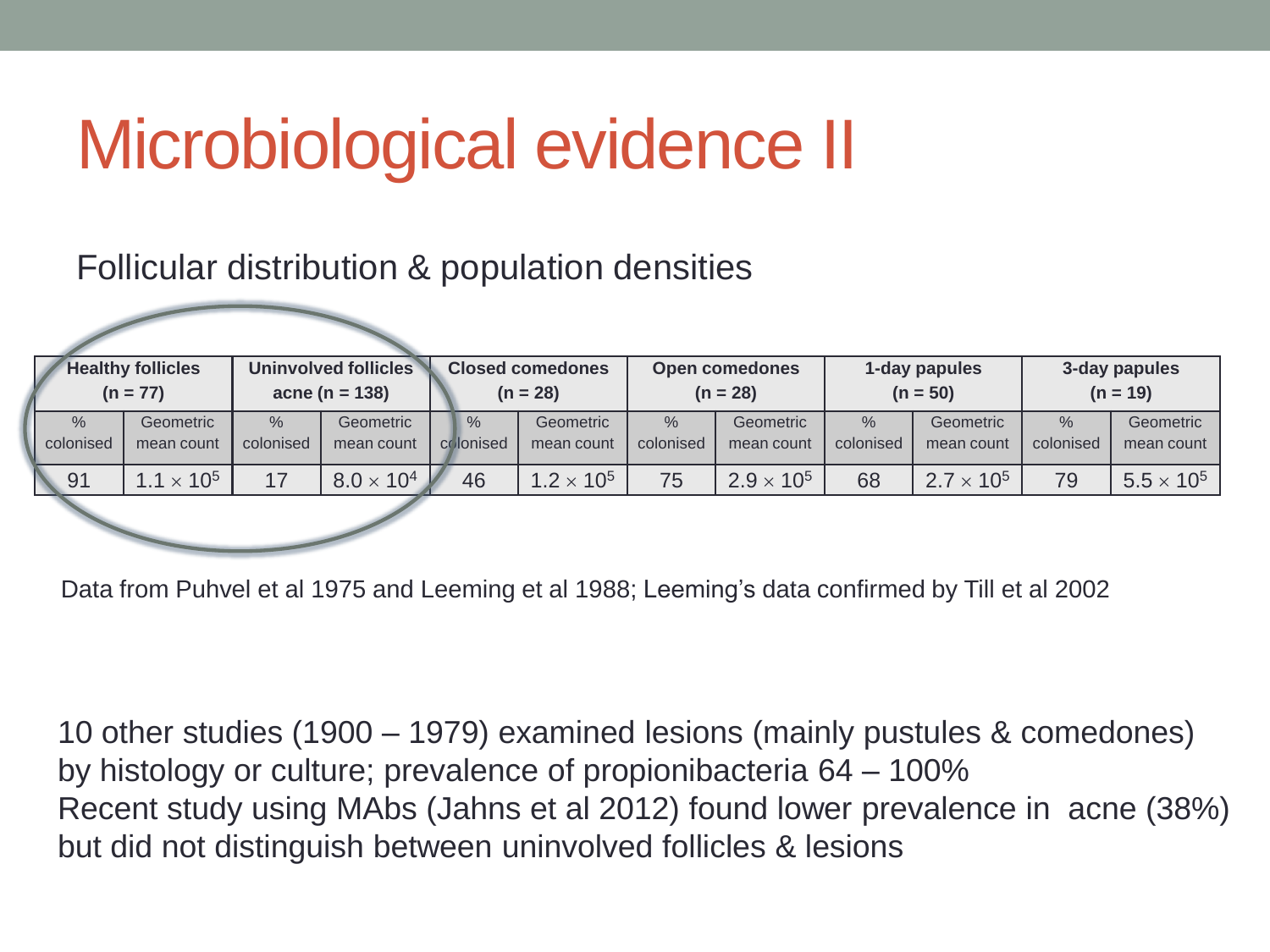## Microbiological evidence III

- Absence of propionibacteria in comedones from prepubertal children (Lavker et al 1981) using
	- Culture
	- Light microscopy
	- EM
- Pivotal & highly influential study *BUT*
- Never repeated despite small numbers (28 comedones from 5 children aged 9-11 y)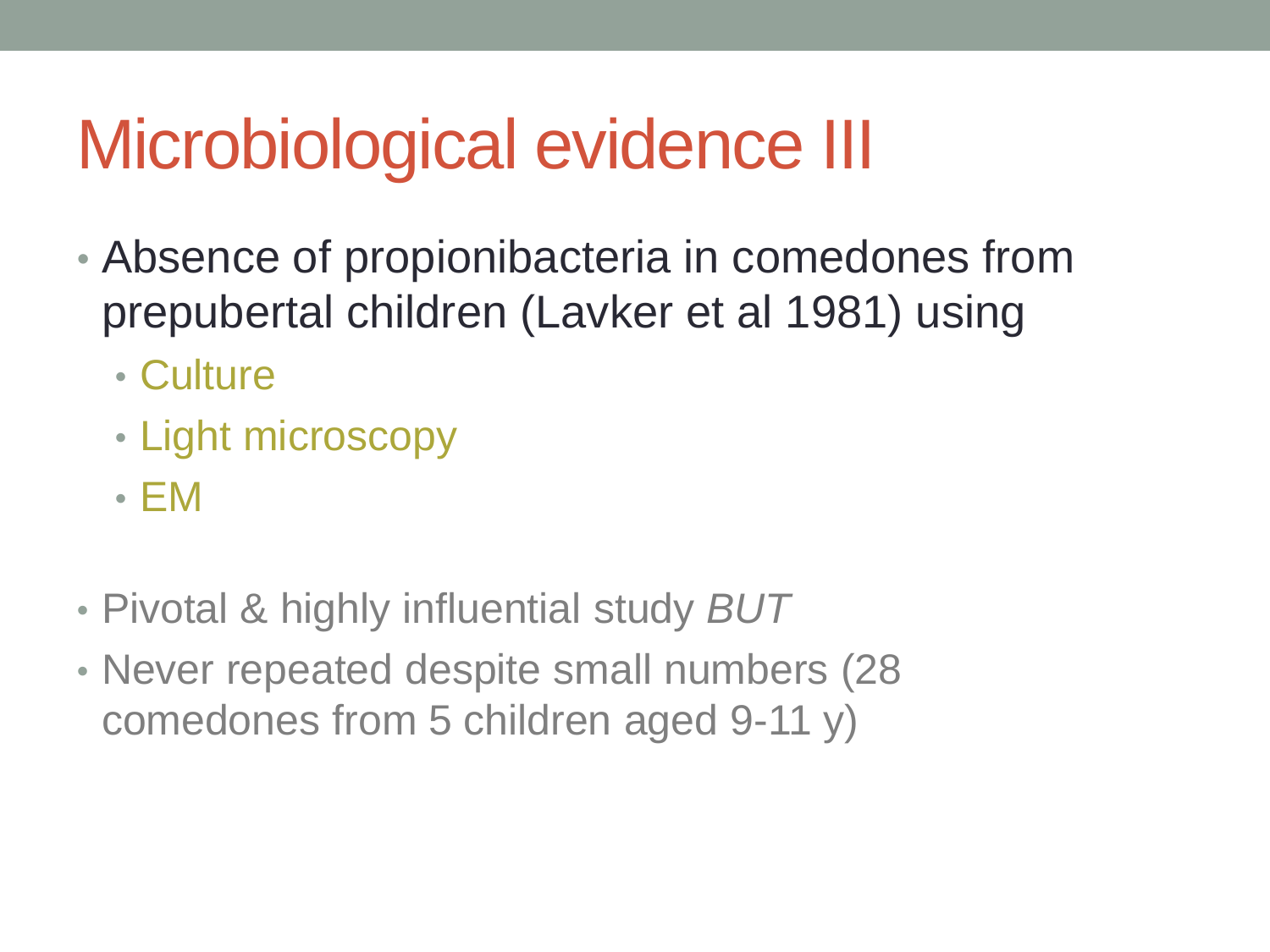#### Evidence from the immune response I

- Acne is characterised by a perifollicular infiltrate in which  $CD4+T_h1$  cells & macrophages predominate
	- Severe acne is TB-like characterised by granulomatous inflammation
	- Infiltrate consistent with DTH response to a persistent intracellular pathogen
- *P. acnes* persists within macrophages (and keratinocytes) both in vivo & in vitro

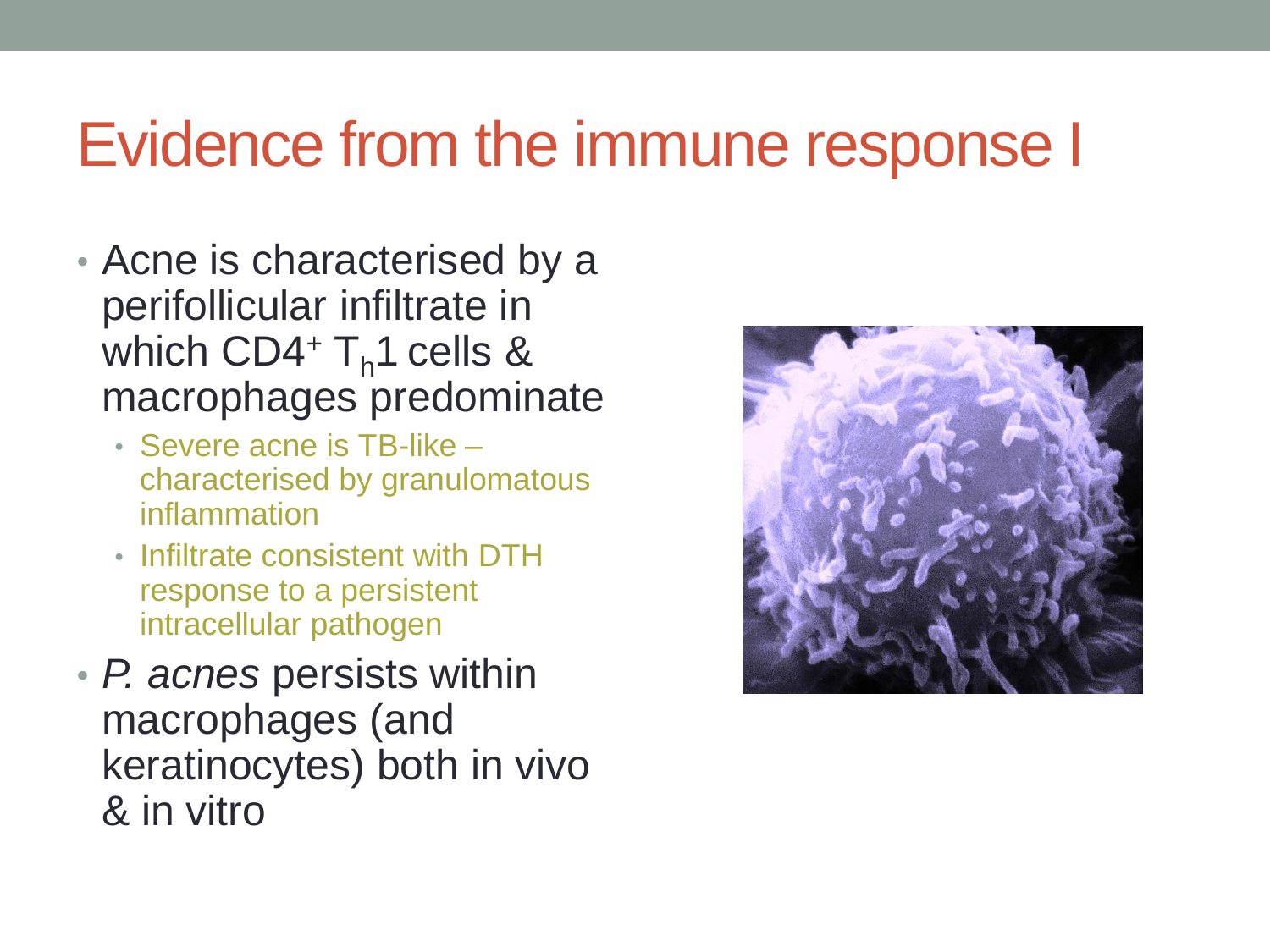#### Evidence from the immune response II

• T cells have been cloned from acne lesions, shown to be reactive to *P. acnes* & express a Th1 cytokine profile (Mouser et al 2003)

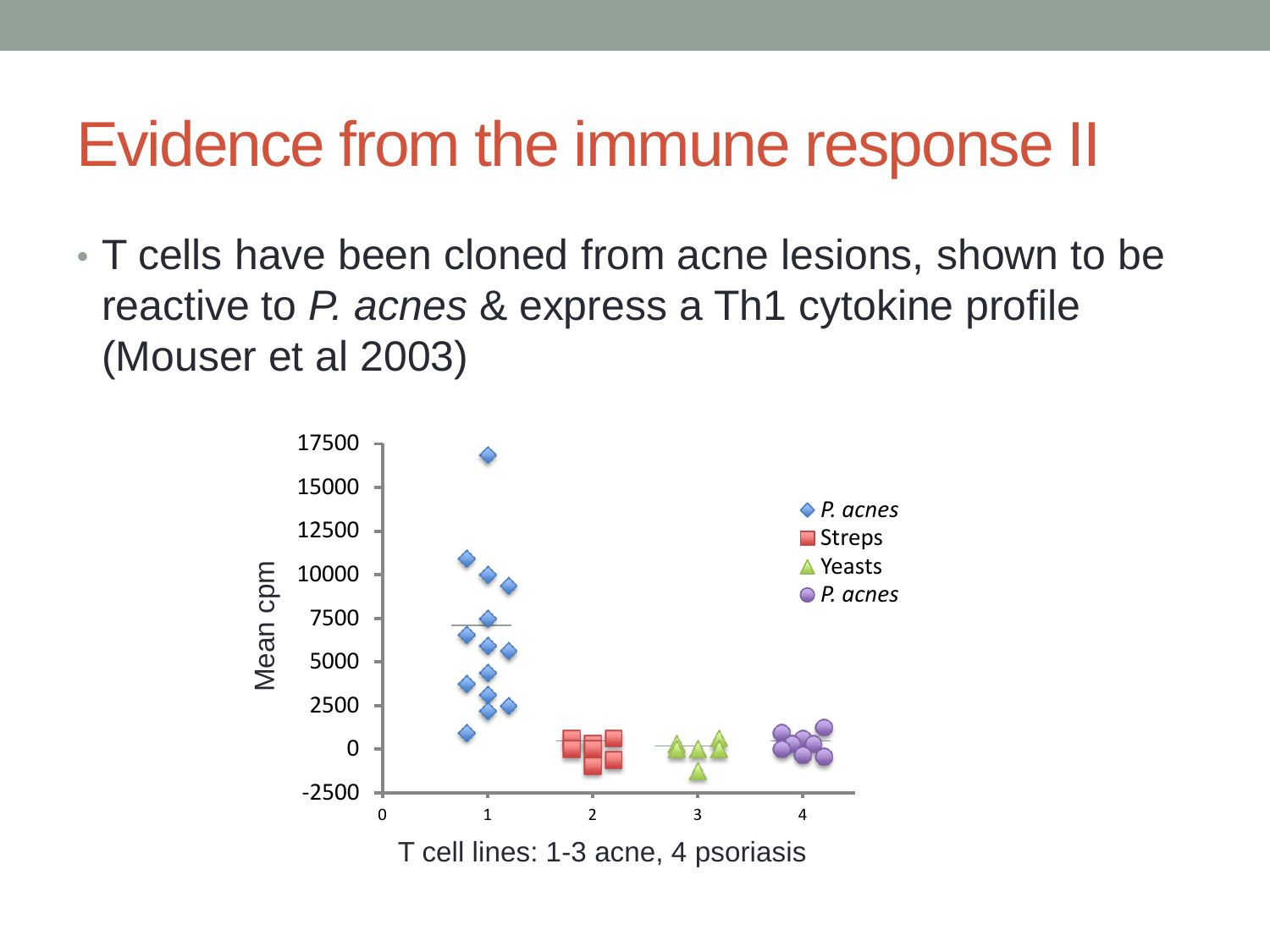## *P. acnes* induces T<sub>h</sub>1 responses

- *P. acnes* immunotherapy effects a T<sub>h</sub>2 to T<sub>h</sub>1 switch in:
	- Atopic dermatitis (mouse model, Kitagawa et al 2011)
	- Malignant melanoma (mouse model, Tsuda et al 2011)
	- Focal segmental glomerulosclerosis (mouse model, Reis et al 2011 epub)
	- *Trypanosoma cruzi* infection (mouse model, Mussalem et al 2006)
- *P. acnes* induces hepatic granuloma in a widely used mouse model
	- LPS alone has no effect
	- LPS + *P.* acnes  $\longrightarrow$   $T_h1$  driven inflammatory response
- *P. acnes* microparticle adjuvant (cell wall skeleton + DNA fragments) promotes  $T<sub>h</sub>1$  responses (Girvan et al 2011)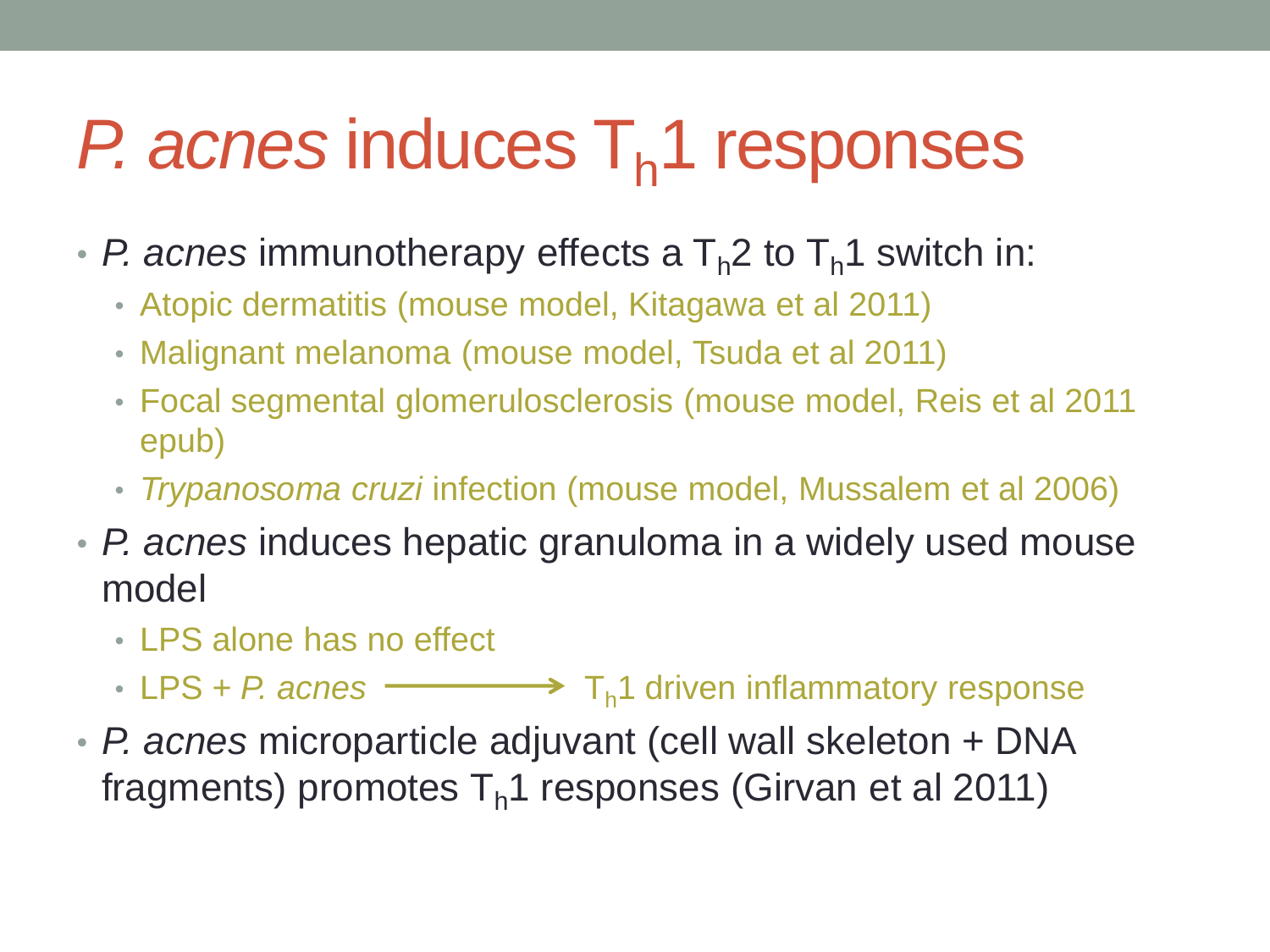#### Evidence from the immune response III

• Intradermal injection of killed *P. acnes* induces delayed inflammatory response, the extent of which correlates with number of bacteria injected & severity of acne (Kersey et al 1980)



Similar result observed by Puhvel & Sakamoto (1977) for acne v non-acne: infiltrate shown to be predominantly lymphocytic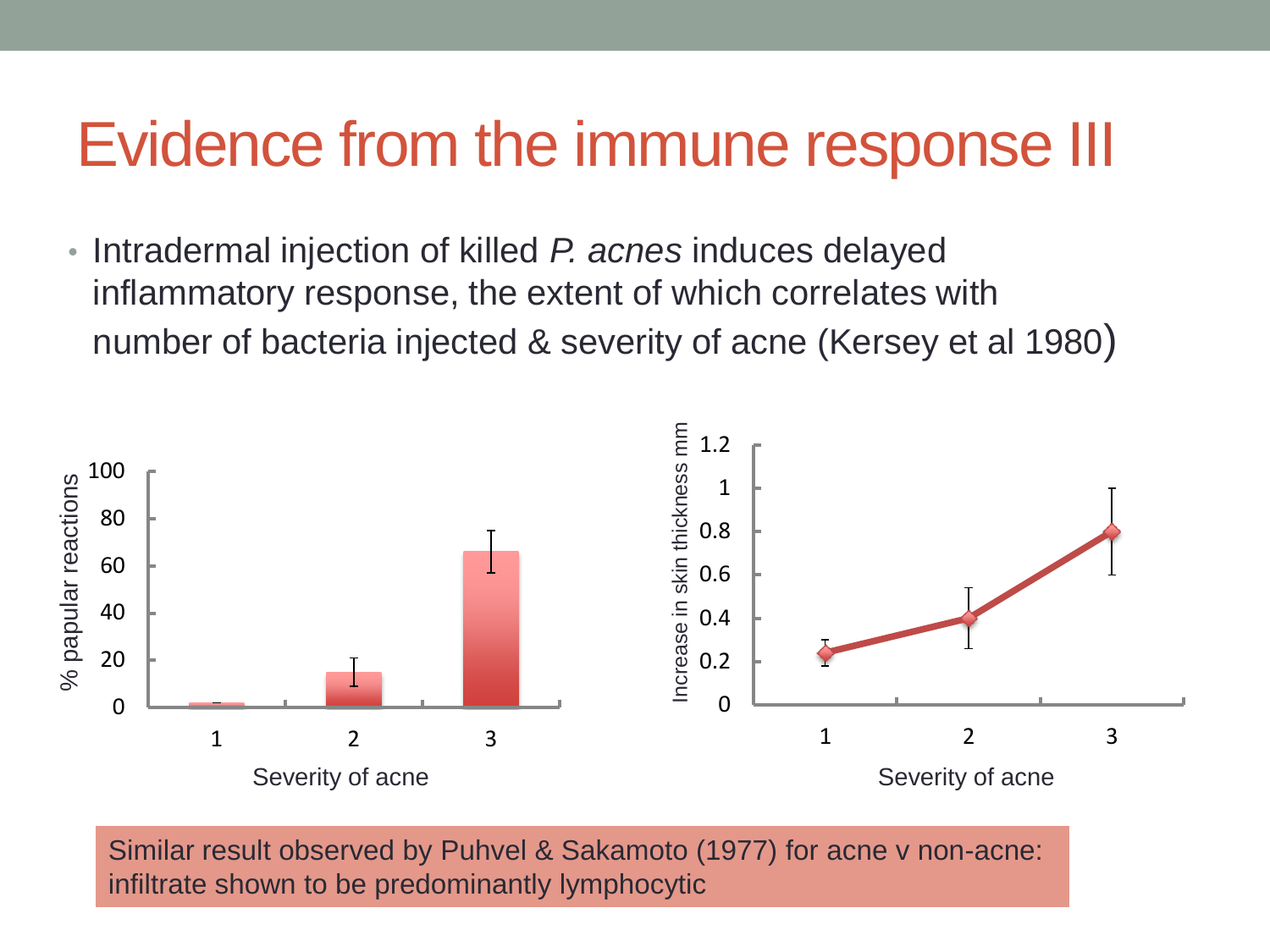### Evidence from the immune response IV

- *P. acnes* cells in acne lesions, even noninflamed ones, are coated with IgG
- Primed for complement activation & phagocytosis

|                 | <b>Mean titre</b><br>(anti-immunoglobulin test) |               |               |  |
|-----------------|-------------------------------------------------|---------------|---------------|--|
|                 | lgM                                             | lgA           | IgG           |  |
| Comedones       | ${<}1$                                          | $\mathsf{<}1$ | $3.6 \pm 2.9$ |  |
| <b>Pustules</b> | -1                                              | -1            | $4.8 \pm 2.6$ |  |

|                  | Immunofluorescence mean intensity (0-4 scale) |     |     |  |  |
|------------------|-----------------------------------------------|-----|-----|--|--|
|                  | <b>IgM</b>                                    | IgA | lgG |  |  |
| <b>Comedones</b> |                                               |     | 3.3 |  |  |
| <b>Pustules</b>  |                                               |     | 2 8 |  |  |

From Knop et al 1983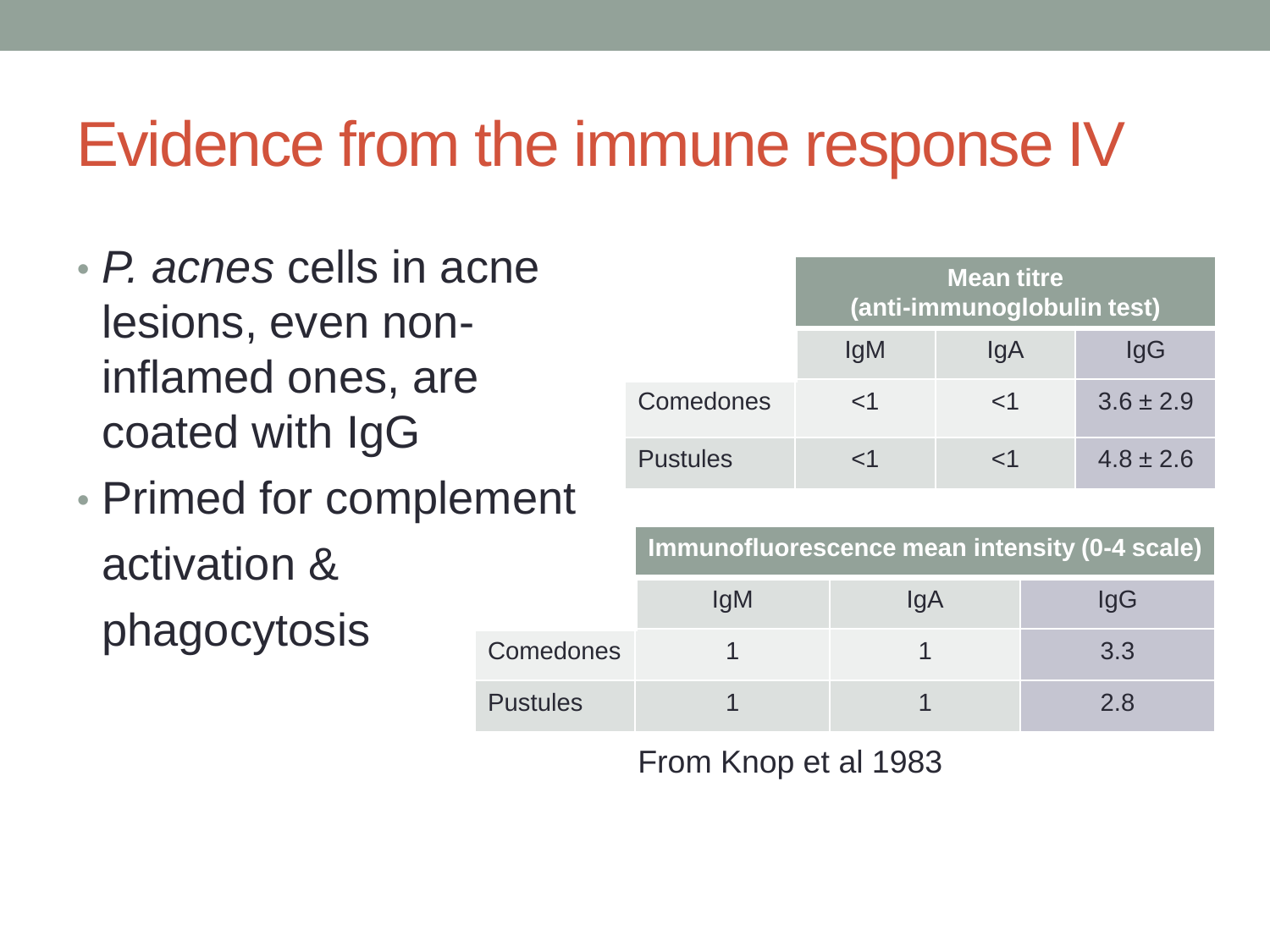## Evidence from treatment outcomes

- Antimicrobials which target *P. acnes* are clinically effective
- $\cdot$  Skin colonisation with Ery<sup>R</sup> propionibacteria associated with poor therapeutic outcome (unchanged or worse after  $\geq 4$  mo) on oral erythromycin (Eady et al 1989)

| Prevalence of skin carriage of erythromycin resistant propionibacteria |                              |                                   |  |  |  |
|------------------------------------------------------------------------|------------------------------|-----------------------------------|--|--|--|
| <b>Responders</b><br>$(n = 21)$                                        | Non-responders<br>$(n = 30)$ | Untreated controls<br>$(n = 100)$ |  |  |  |
| 24%                                                                    | 70%                          | 3%                                |  |  |  |

P<0.001 responders v non-responders

Criticisms: surface not follicular samples, small numbers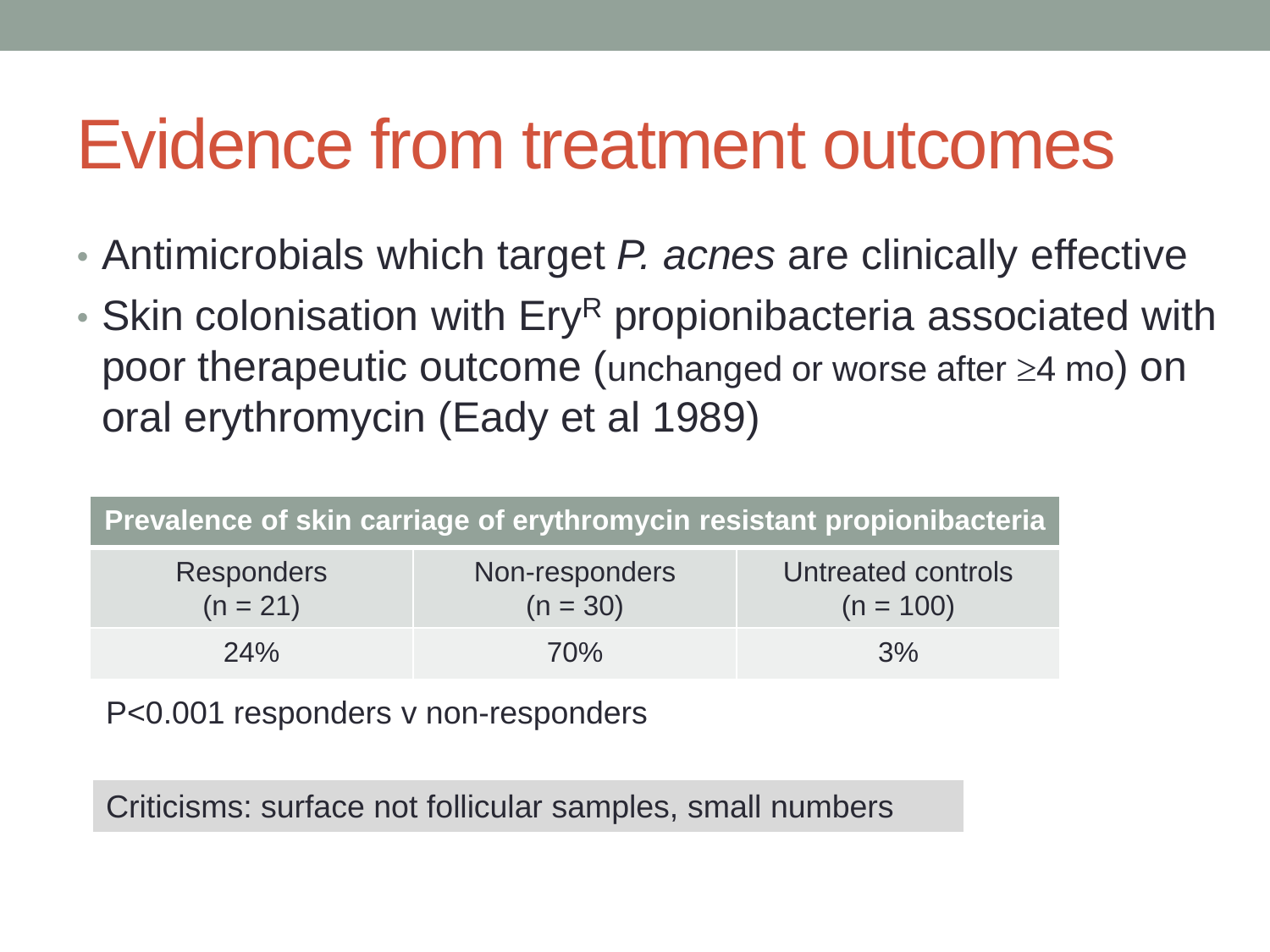### Evidence for acnegenic *P. acnes* strains

• Multilocus sequence typing (MLST, McDowell et al 2012)

| Phylotype       | <b>Major clonal</b><br>complexes | Acne % of<br>105 isolates | <b>Skin % of 77</b><br><b>isolates</b> |
|-----------------|----------------------------------|---------------------------|----------------------------------------|
| IA <sub>1</sub> | <b>CC1, CC3, CC4</b>             | 73.3                      | 40.1                                   |
| IA <sub>2</sub> | CC <sub>2</sub>                  | 9.5                       | 18.2                                   |
| <b>IB</b>       | CC <sub>5</sub>                  | 6.6                       | 7.8                                    |
| IC              | <b>Novel</b>                     | 3.8                       |                                        |
|                 | <b>CC6, CC72</b>                 | 7.6                       | 15.6                                   |
| Ш               | CC77                             |                           | 18.2                                   |

- 17 articles report strain differences in effects on immune cells, keratinocytes, sebocytes, secretome or transcriptome
- Differences appear not to reflect traits associated with specific clones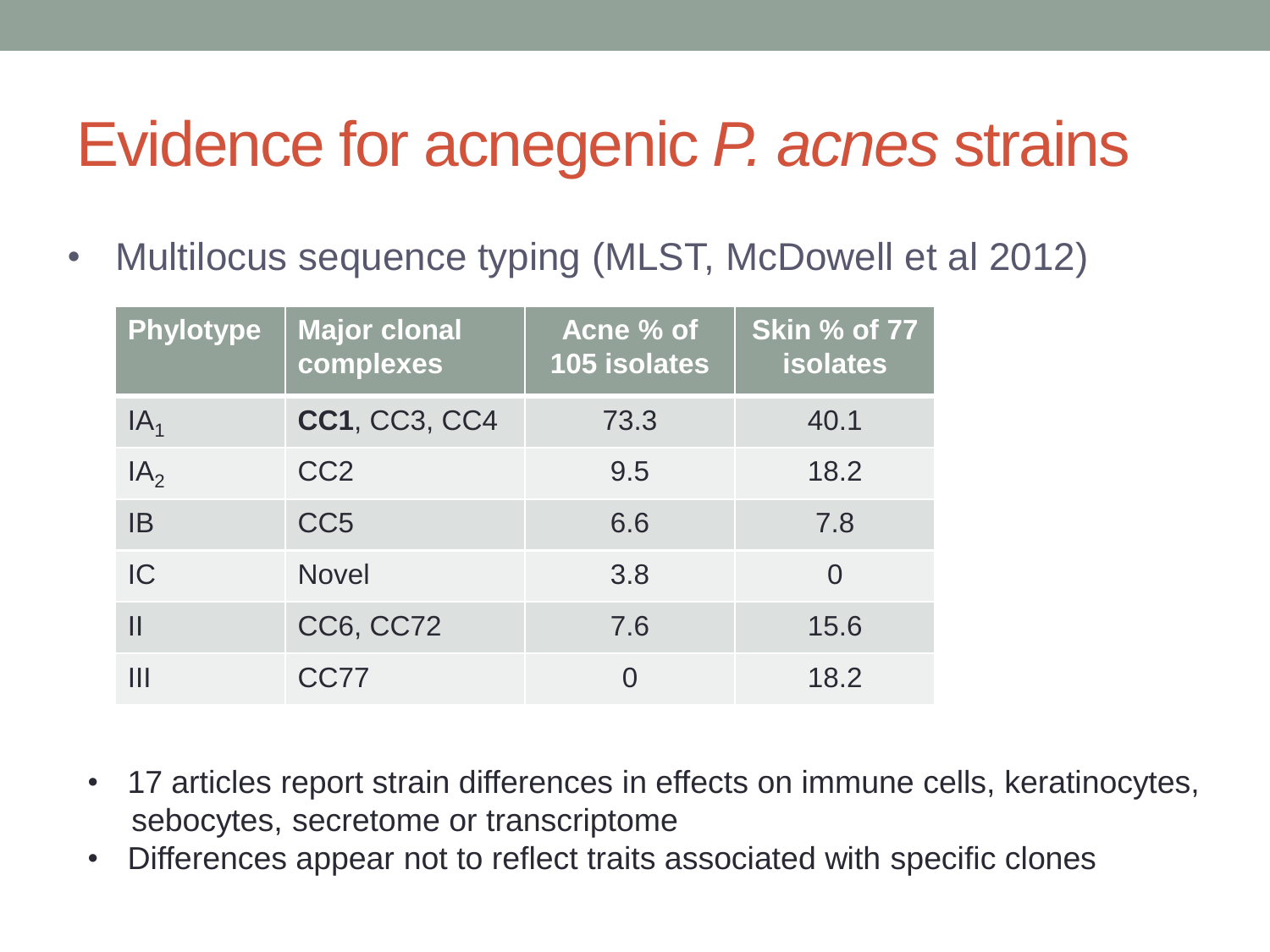### Alternative hypotheses: inflammatory acne

| <b>Agent</b>                              | <b>Authors</b>                                                 |
|-------------------------------------------|----------------------------------------------------------------|
| Coagulase-negative<br>staphylococci       | Marples et al 1970                                             |
| Malassezia furfur                         | Marples et al 1972                                             |
| <b>Comedonal components</b>               | Puhvel et al 1977; Leeming et al 1988; Strauss & Pochi<br>1965 |
| Statum corneum (SC) &<br>keratin          | Bladon et al 1985; Terui et al 1989                            |
| Unculturable bacteria within<br>follicles | Bek-Thomsen et al 2008                                         |
| Demodex mites                             | Zhao et al 2012                                                |
| $IL-1\alpha$                              | Ingham et al 1992; Jeremy et al 2003                           |
| Squalene peroxides                        | Chiba et al 2000; Ottaviani et al 2006; Ottaviani et al 2010   |
| Neurogenic inflammation                   | Toyoda et al 2002                                              |
| Leukotrienes                              | Zouboulis 2009                                                 |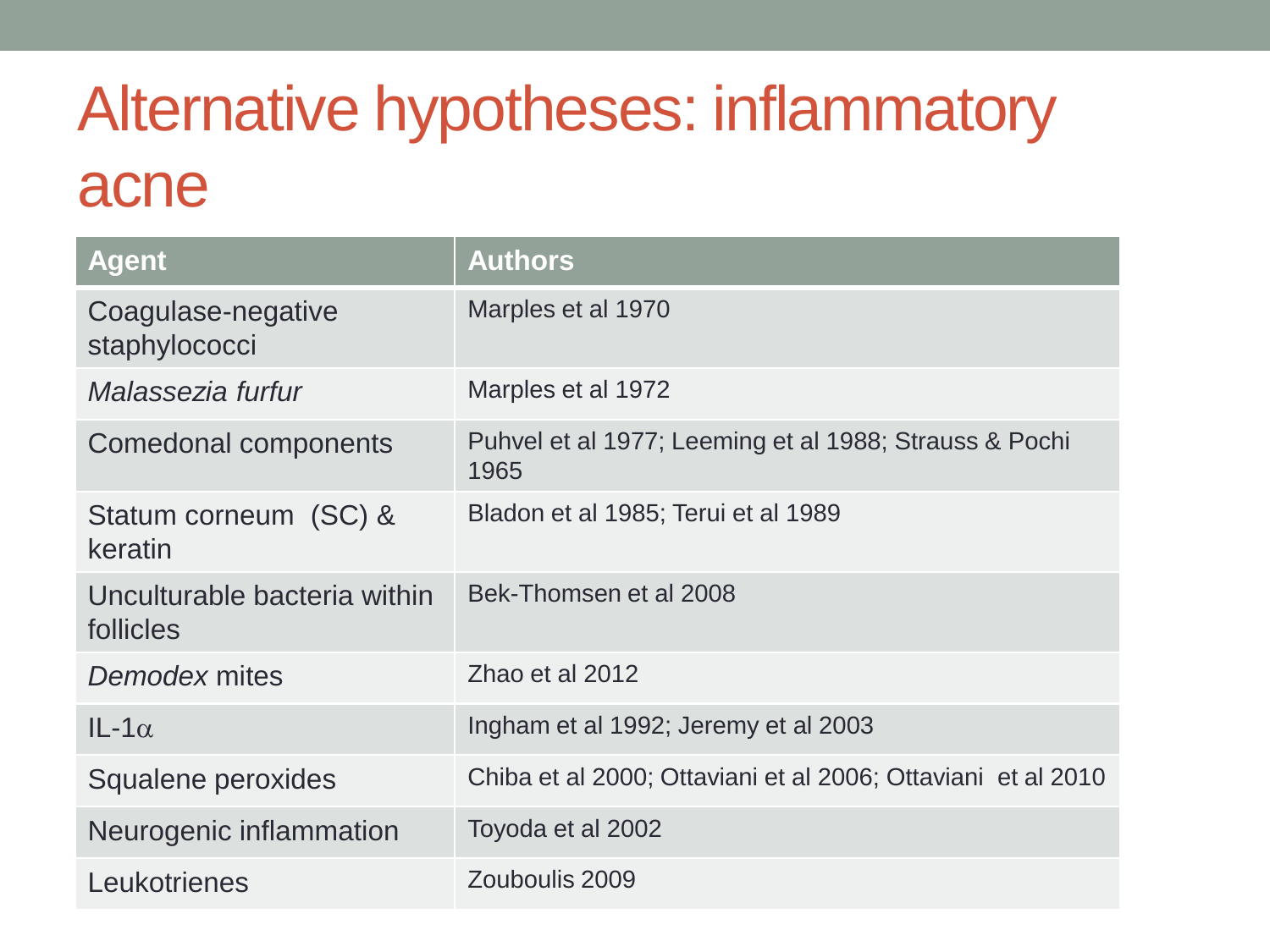## Conclusions I

- Overwhelming body of evidence implicates propionibacteria, and *P. acnes* in particular, in inflammatory acne
- *P. acnes* is neither a primary pathogen nor a bystander
- *P. acnes* plays an active but not intentional role in determining the nature and extent of the immune response



T cell mitogen

Virulence

factors